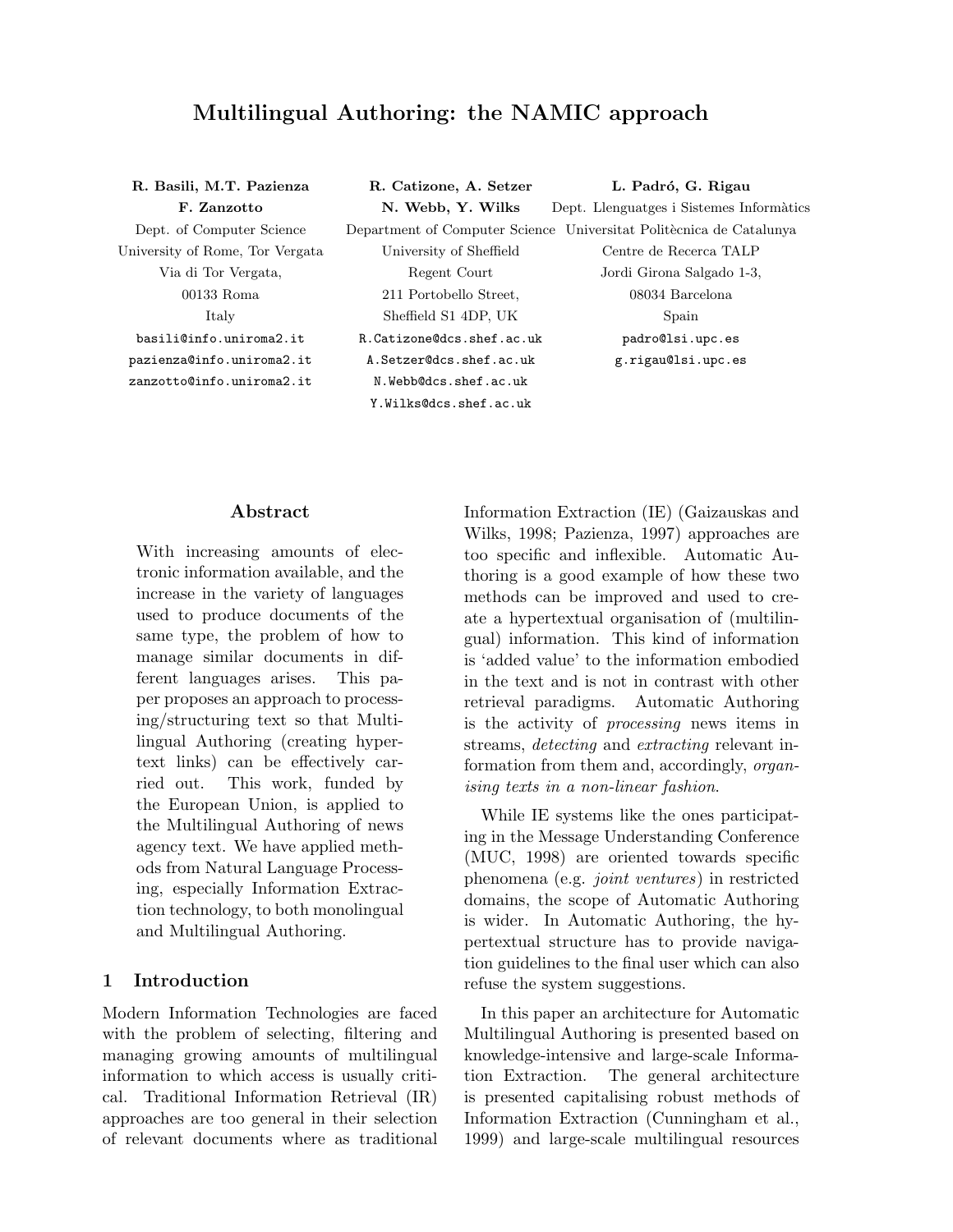(e.g. EuroWordNet). The system is developed within a European project in the Human Language Technologies area, called NAMIC (News Agencies Multilingual Information Categorisation<sup> $)$ 1</sup>. It aims to extract relevant facts from the news streams of large European news agencies and newspaper producers<sup>2</sup> , to provide hypertextual structures within each (monolingual) stream and then produce cross-lingual links between streams.

# 2 Authoring

## 2.1 Automatic Authoring

As Automatic Authoring is the task of automatically deriving a hypertextual structure from a set of available news articles (in three different languages English, Spanish and Italian in our case), the complexity of the overall framework requires a suitable decomposition:

Text processing requires at least the detection of morphosyntactic information characterising the source texts: recognition, normalisation, and assignment of roles is required for the main participants for the different events/facts described.

Event Matching is then the activity of selecting the relevant facts of a news article, in terms of their general type (e.g. selling or buying companies, winning a football match), their participants and their related roles (e.g. the company sold or the winning football team).

Authoring is thus the activity of generating links between news articles according to relationships established among facts detected in the previous phase.

For instance, a company acquisition can be referred to in one (or more) news items as:

• Intel, the world's largest chipmaker, bought a unit of Danish cable maker NKT that designs high-speed computer chips ...

- The giant chip maker Intel said it acquired the closely held ICP Vortex Computersysteme, a German maker of systems ...
- Intel ha acquistato Xircom inc. per  $748$ milioni di dollari.

The hypothesis underlying Authoring is that all the above news items deal with facts in the same area of interest to a potential class of readers. They should be thus linked and links should suggest to the user that the underlying motivation (used to decide whether or not to follow an available link) is that they all refer to Intel acquisitions.

Notice that a link generation process based only upon words would fail in the above case as the common word (that could play the role of anchor in linking) is the proper noun Intel. As no other information is available, the resulting set of potential matches can be huge and the connectivity too high.

In order to get the suitable links the equivalence between the senses of bought and acquired in the first two news items must be known. Although such a relation can be drawn by mechanisms like query expansion or thesauri of synonyms (e.g. WordNet (Miller, 1990)), word polysemy and noise may result in an inherent proliferation of irrelevant matches. Contextual information is critical here. Notice that the senses of 'buy' and 'acquire' are constrained by the role played by Intel as 'agent' and NKT or ICP Vortex being the sold companies. In fact, Intel buys silicon represents an unwanted sense of the verb and should be distinguished.

The relevant information concerning Intel should be thus limited to:

- Intel buys a unit of NKT
- Intel acquires ICP Vortex.

These descriptions provide the core information able to establish equivalence among the underlying events. Whenever base event descriptions are available the linking process can be carried out via simpler equivalence inferences. The Authoring problem is thus a side effect of the overall language-processing task.

 $\rm ^1See$ http://namic.itaca.it.

<sup>&</sup>lt;sup>2</sup>EFE and ANSA, the major news agencies in Spain and Italy respectively, and the Financial Times are all members of the NAMIC consortium.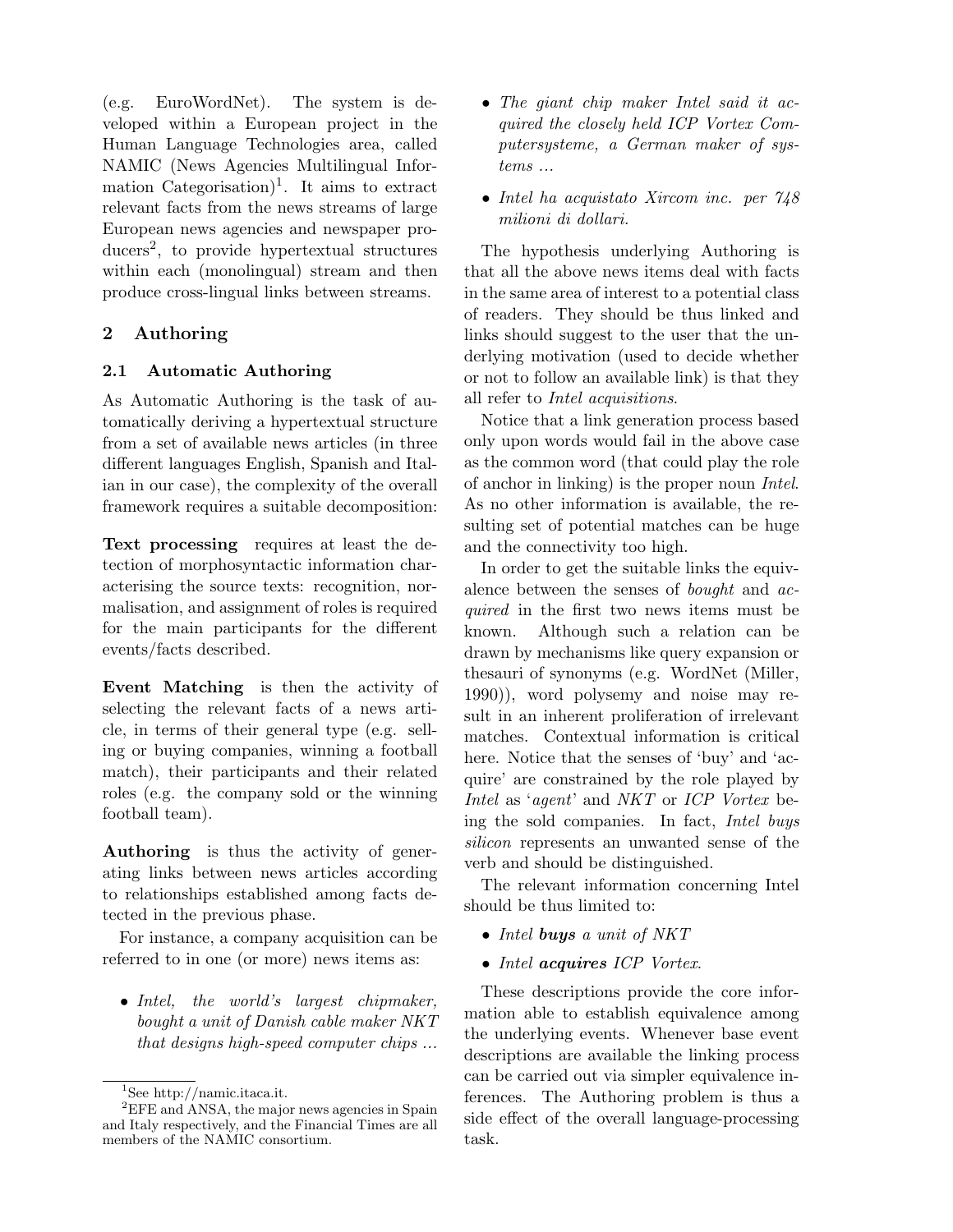According to the suggested decomposition all the above steps are mandatory. First text processing is responsible for morpho-syntactic recognition. Morphological units and syntactic relations are produced for each sentence at this stage. However, syntactic relations (e.g. among subjects and verbs) are not sufficient for proper event characterisation. In the ex $ample(s)$ , the subject of the verb *acquire* is a pronoun only anaphorically referring to Intel. Co-reference resolution is usually applied to this kind of mismatch at the surface level. This capability is under the responsibility of the event matching phase. Moreover, in order to keep track of events over syntactic representations, references to a target ontology are required. In such an ontology, equivalence among facts (e.g. buying companies) is represented. For instance, the relation among buy and *acquire* can be encoded under a more general notion of financial acquisition. Ontologies also define the set of relevant facts of the target domain. A financial acquisition is a perfect example of what is needed in corporate industrial news but is less important, for example, in sports news, where hiring of players seems a more relevant event class.

Conceptual differences among facts (detected during event matching) motivate a selective notion of hyperlinking. These links can be thus generated during the automatic authoring phase. They are ontologically justified as their conceptual representation is already available at this stage. Types as same acquisition fact, same person, or company can be used to distinguish links and make explanations available to the user.

## 2.2 Multilingual Automatic Authoring

¿From a multilingual perspective, the problem is to establish links among news in different languages. Full-text approaches can rely only on language independent phenomena (e.g. proper nouns like Intel) that are very limited in texts. Most of the abovementioned inferences require language neutral information (i.e. conceptual and not lexical constraints). The inherent overgeneration related to word polysemy affects the results of translation-based approaches. Again principled representations made available by IE processes (i.e. templates) provide a viable solution. The different event realisations (in the different languages) can be handled during the overall event matching. A lexical interface to the ontology is able to factor the language specific information. As syntactic differences are handled during text processing, the result is a common domain model for IE plus independent lexical interfaces. The unified representation of the set of facts activates multilingual linking at a conceptual level, thus making the Authoring a language independent process. Some challenges of such a framework are:

- the size of the ontological resources required in terms of taxonomic (i.e. IS A relations) and conceptual information (i.e. classes of events and implied participant-event relations)
- the size of the lexical interfaces to the ontology available for the different languages
- the amount of task dependent knowledge. For example the definition of the set of events useful for the target application is underspecified.

In the following, we propose a complex architecture where the above problems are approached according to well-assessed techniques presented elsewhere. Robust Information Extraction is adopted (Humphreys et al., 1998) as an overall method for text processing and event matching. Target events are semiautomatically derived from domain texts and represented in the IE engine ontology. Finally, multilinguality is realised by assuming a large-scale multilingual lexical hierarchy as a reference ontology for nominal concepts. The resulting architecture for Multilingual Automatic Authoring is presented in Section 3.4.

## 3 The NAMIC system

# 3.1 Large scale IE for Automatic Authoring

Information Extraction is a very good approach to Automatic Authoring for a number of reasons. The key components of an IE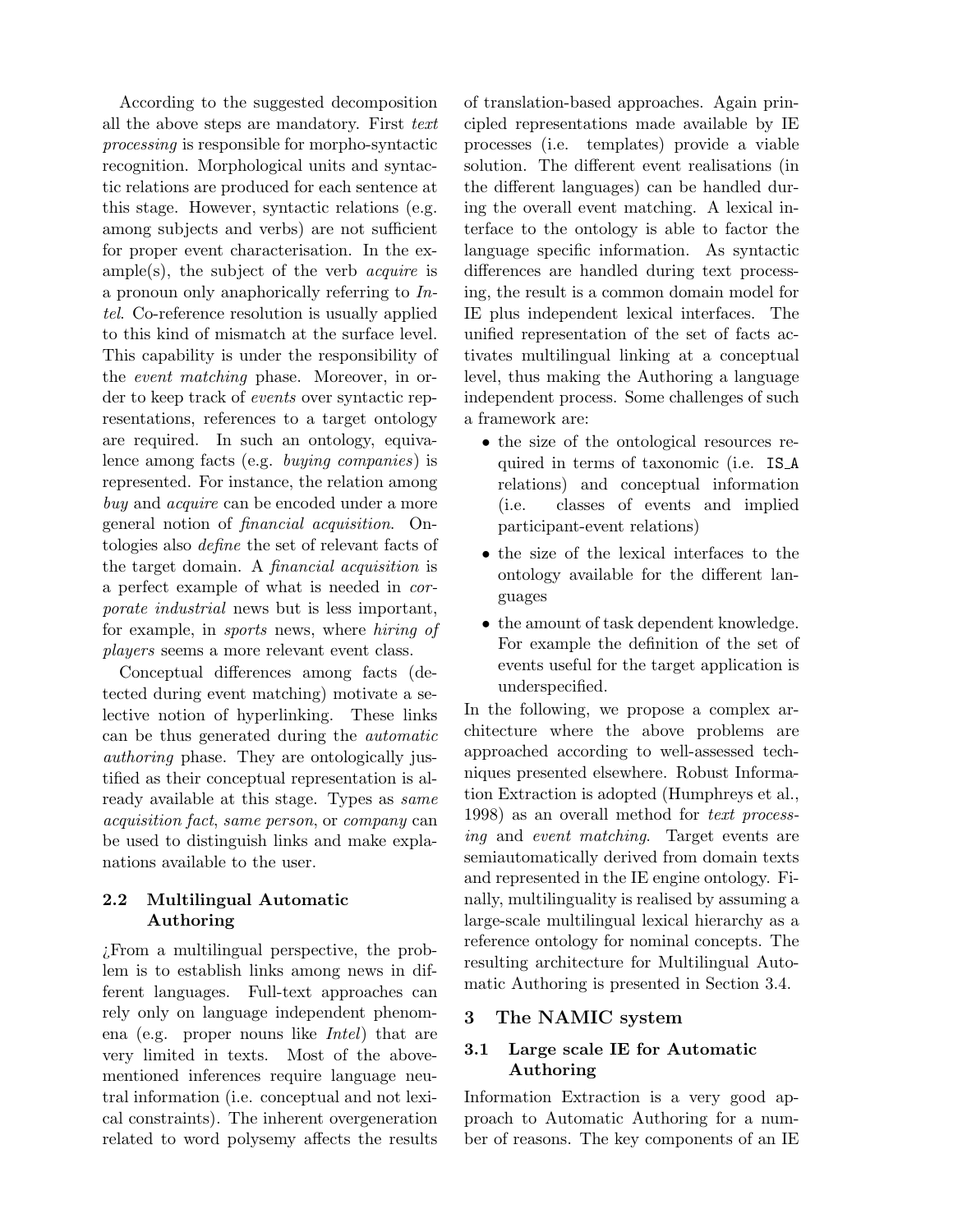system are events and objects - the kind of components that trigger hyperlinks in an Authoring system. Coreference is a significant part of Information Extraction and indeed a necessary component in Authoring. Named Entities - people, places, and organisations, etc. - play an important part in Authoring and again are firmly addressed in Information Extraction systems.

The role of a world model as a method for event matching and coreferencing The world model is an ontological representation of events and objects for a particular domain or set of domains. The world model is made up of a set of event and object types, with attributes. The event types characterise a set of events in a particular domain and are usually represented in a text by verbs. Object Types on the other hand, are best thought of as characterising a set of people, places or things and are usually represented in a text by nouns (both proper and common). When used as part of an Information Extraction system, the instances of each type are inserted/added to the world model. Once the instances have been added, a procedure is carried out to link those instances that refer to the same thing - achieving coreference resolution.

In NAMIC, the world model is created using the XI cross-classification hierarchy (Gaizauskas and Humphreys, 1996). The definition of a XI cross-classification hierarchy is referred to as an ontology, and this together with an association of attributes with nodes in the ontology forms the world model. Processing a text acts to populate this initially bare world model with the various instances and relations mentioned in the text, converting it into a discourse model specific to the particular text.

The attributes associated with nodes in the ontology are simple attribute:value pairs where the value may either be fixed, as in the attribute animate:yes which is associated with the person node, or where the value may be dependent on various conditions, the evaluation of which makes reference to other information in the model.

### 3.1.1 The Description of LaSIE

LaSIE is a Large-scale Information Extraction system, developed for MUC (Message Understanding Conference) competitions, comprised of a variety of modules, see (Humphreys et al., 1998; MUC, 1998). Although we are not using the complete LaSIE system in NAMIC, we are using 2 of the key modules - the Named Entity Matcher and the Discourse Processor. Below is a description of each of these modules.

Named Entity Matcher The Named Entity Matcher finds named entities through a secondary phase of parsing which uses a named entity grammar and a set of gazetteer lists. It takes as input parsed text from the first phase of parsing and the named entity grammar which contains rules for finding a predefined set of named entities and a set of gazetteer lists containing proper nouns. The Name Entity Matcher returns the text with the Named Entities marked. The Named Entities in NAMIC are PERSONS, ORGANI-SATIONS, LOCATIONS, and DATES. The Named Entity grammar contains rules for coreferring abbreviations as well as different ways of expressing the same named entity such as Dr. Smith, John Smith and Mr. Smith occurring in the same article.

Discourse Processor The Discourse Processor module translates the semantic representation produced by the parser into a representation of instances, their ontological classes and their attributes, in the XI knowledge representation language (see Gaizauskas(1996)). XI allows a straightforward definition of cross-classification hierarchies, the association of arbitrary attributes with classes or instances, and a simple mechanism to inherit attributes from classes or instances higher in the hierarchy.

The semantic representation produced by the parser for a single sentence is processed by adding its instances, together with their attributes, to the discourse model which has been constructed so far for the text.

Following the addition of the instances mentioned in the current sentence, together with any presuppositions that they inherit,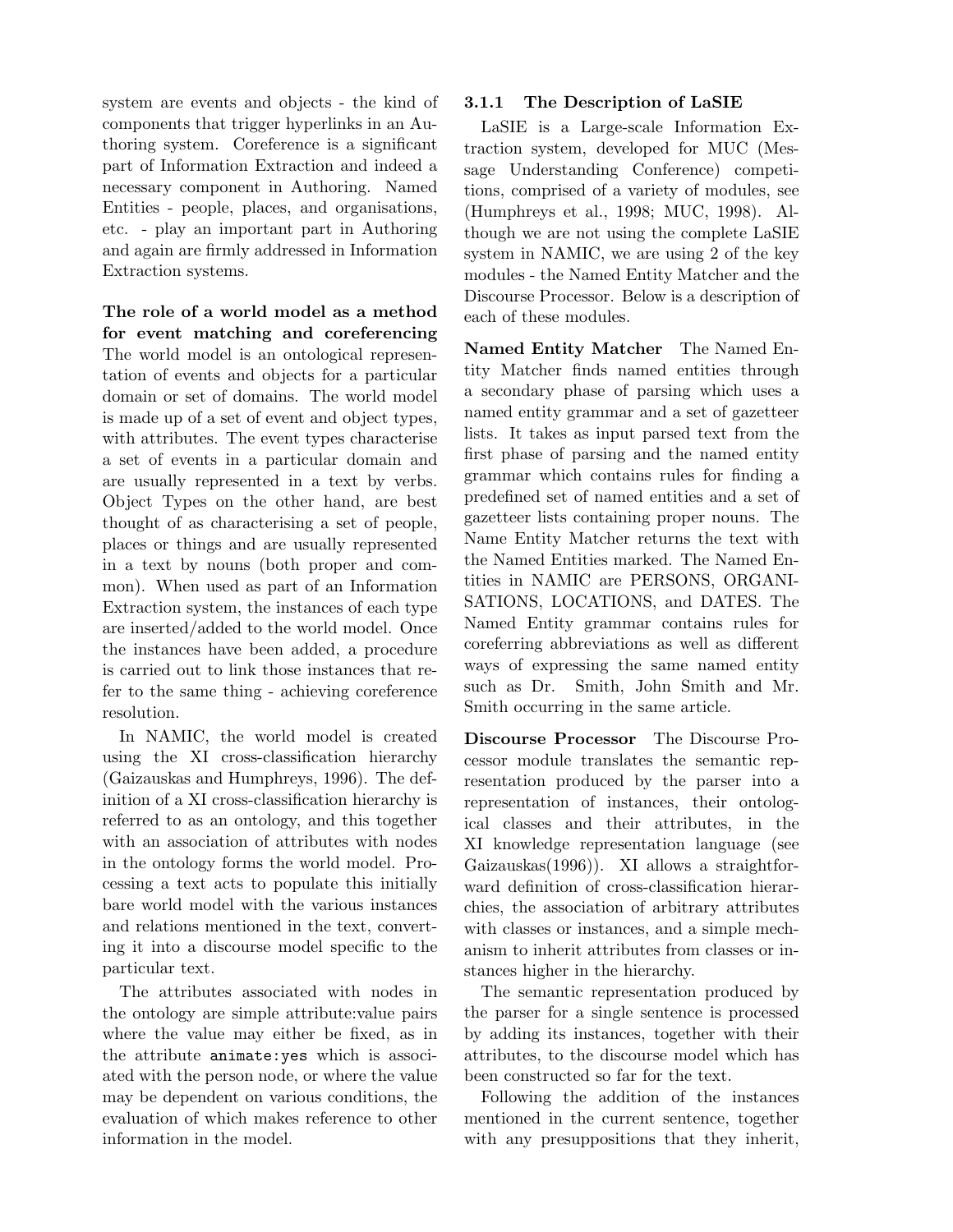the coreference algorithm is applied to attempt to resolve, or in fact merge, each of the newly added instances with instances currently in the discourse model.

The merging of instances involves the removal of the least specific instance (i.e. the highest in the ontology) and the addition of all its attributes to the other instance. This results in a single instance with more than one realisation attribute, which corresponds to a single entity mentioned more than once in the text, i.e. a coreference.

## 3.2 Ontological Modeling

As we have seen in section 3.1, some critical issues of the NAMIC project rely on the performance of the lexical and conceptual components of all linguistic processors. As NAMIC faces large-scale coverage of news in several languages we decided to adopt EuroWordNet (Vossen, 1998) as a common semantic formalism to support:

- lexical semantic inferences (e.g. generalisation, disambiguation)
- broad coverage (e.g. lexical and semantical) and
- a common interlingual platform for linking events from different documents.

The NAMIC ontology consists of 40 predefined object classes and 46 attribute types related to Name Entity objects and nearly 1000 objects relating to EuroWordNet base concepts.

### 3.2.1 EuroWordNet as a Multilingual Lexical Knowledge Base

Since the world model aims to describe the language used in a given domain via events and objects, the accuracy and breadth of the model will impact how well the information extraction works.

EuroWordNet (Vossen, 1998) is a multilingual lexical knowledge base (LKB) with wordnets for several European languages (Dutch, Italian, Spanish, German, French, Czech and Estonian). The wordnets are structured in the same way as the American wordnet for English developed at Princeton (Miller, 1990) containing synsets (sets of synonymous words) with basic semantic relations between them.

Each wordnet represents a unique language-internal system of lexicalisations. In addition, the wordnets are linked to an Inter-Lingual-Index (ILI), based on the Princeton WordNet 1.5. WordNet 1.6 is also connected to the ILI as another English WordNet (Daude et al., 2000). Via this index, the languages are interconnected so that it is possible to go from the words in one language to words in any other language having similar meaning. The index also gives access to a shared top-ontology and a subset of 1024 Base Concepts (BC). The Base Concepts provide a common semantic framework for all the languages, while language specific properties are maintained in the individual wordnets. The LKB can be used, among others, for monolingual and cross-lingual information retrieval, which has been demonstrated in other projects (Gonzalo et al., 1998).

### 3.3 Multilingual Event description

The traditional limitations of a knowledgebased information extraction system such as LaSIE have been the need to hand-code information for the world model - specifically relating to the event structure of the domain.

For the NAMIC project, we have decided to semi-automate the process of adding new 'event descriptions' to the World Model. To us, event descriptions can be categorised as a set of regularly occurring verbs within our domain, complete with their subcategorisation information.

These verbs can be extracted with simple statistical techniques and are, for the moment subjected to hand pruning. Once a list of verbs has been extracted, subcategorisation patterns can be generated automatically using a Galois lattice (as described in (Basili et al., 2000b)). These frames can then be uploaded into the event hierarchy of the discourse interpreter world model.

The world model can have a structure which is essentially language independent in all but the lowest level - at which stage lexicalisations relating to each representative lan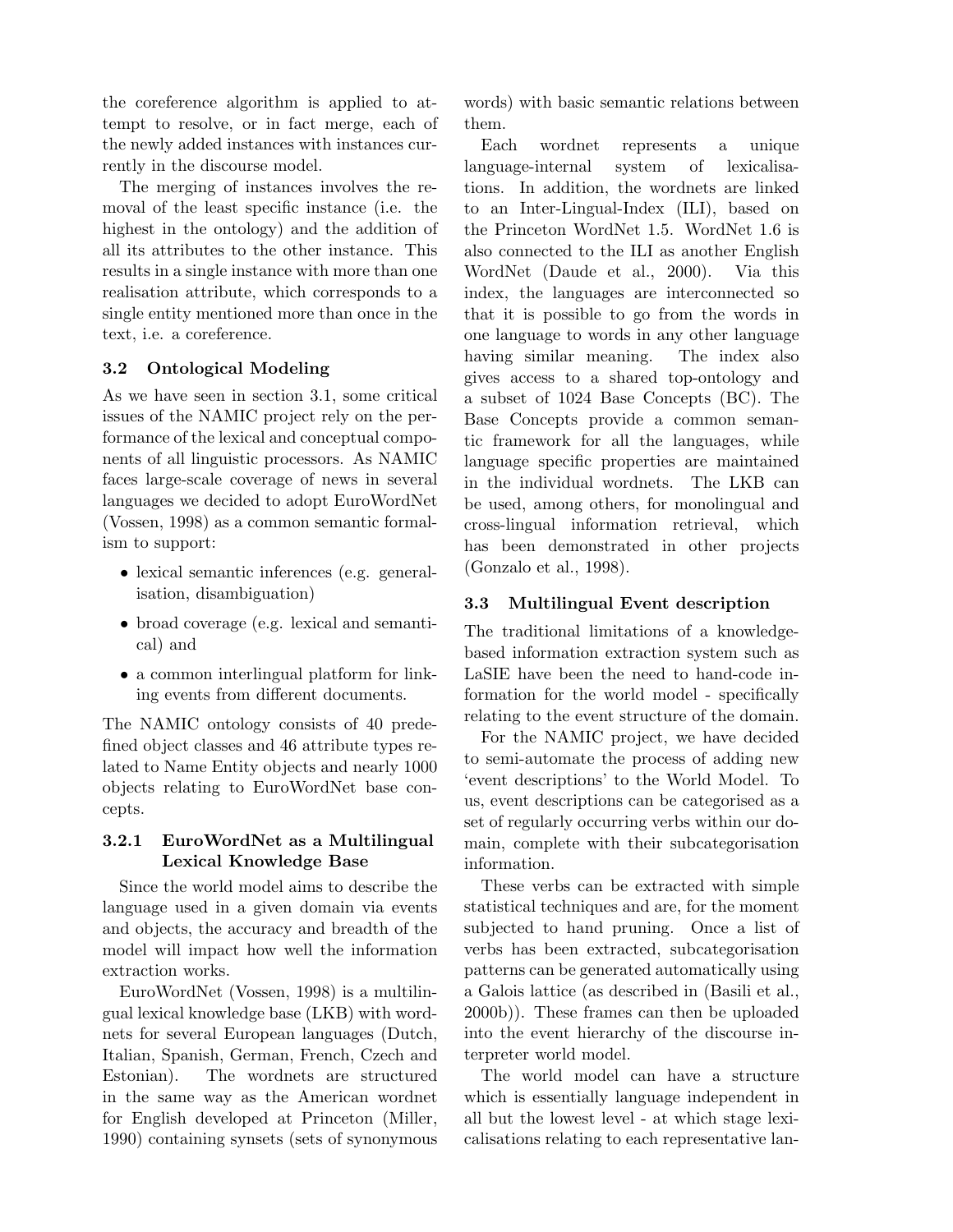guage are required. Associated with these lexicalisations are language dependent scenario rules which control the behaviour of instances of these events with a Discourse Model. These rules are expected to differ across languages in the way they control coreference for languages which are constrained to lesser or greater degree.

The lattice generates patterns which refer to synsets in the WordNet hierarchy. For our purposes, we will use patterns referring to Base Concepts in the EuroWordNet hierarchy - which allows us to exploit the Inter-Lingual-Index as described in the previous section.

These Base Concepts serve as a level of multilingual abstraction for the conceptual constraints of our events, and allow us to extend the number of semantic classes from seven (the MUC Named Entity classifications) to 1024 - the number of base concepts in EWN.

### 3.4 The NAMIC Architecture

The complexity of the overall NAMIC system required the adoption of a distributed computing paradigm in the design. The system is a distributed object oriented system where services (like text processing or Multilingual Authoring) are provided by independent components and asynchronous communication is allowed. Independent news streams for the different languages (English, Spanish, and Italian) are assumed. Language specific processors (LPs) are thus responsible for text processing and event matching in independent text units in each stream. LPs compile an objective representation (see Fig. 1) for each source texts, including the detected morphosyntactic information, categorisation in news standards (IPTC classes) and description of the relevant events. Any later Authoring activity is based on this canonical representation of the news. In particular a monolingual process is carried out within any stream by the three monolingual Authoring Engines (English AE, Spanish AE, and Italian AE). A second phase is foreseen to take into account links across streams, i.e. multilingual hyper-linking: a Multilingual Authoring Engine (M-AE) is here foreseen. Figure 1 represents the overall flow of information.

The Language Processors are composed of a morphosyntactic (Eng, Ita and Spa MS) and an event-matching component (EM). The lexical interfaces (ELI, SLI and ItLI) to the unified Domain model are also used during event matching.

The linguistic processors are in charge of producing the objective representation of incoming news. This task is performed during MS analysis by two main subprocessors:

- a modular and lexicalised shallow morpho-syntactic parser (Basili et al., 2000c), providing name entity matching and extracting dependency graphs from source sentences. Ambiguity is controlled by part-of-speech tagging and domain verb-subcategorisation frames that guide the dependency recognition phase.
- a statistical linear text classifier based upon some of the derived linguistic features (Basili et al., 2000a) (lemmas, POS tags and proper nouns)

The results are then input to the event matcher that by means of the discourse interpreter (Humphreys et al., 1998) derive the objective representation. As discussed in section 3.1, coreferencing is a side effect of the discourse interpretation (Humphreys et al., 1998). It is based on the multilingual domain model where relevant events are described and nominal concepts represented.

The overall architecture is highly modular and open to load balancing activity as well as to adaptation and porting. The communication interfaces among the MS and EM components as well as among the AEs and the M-AE processors are specified via XML DTDs. This allows for user-friendly uploading of a back-end database with the detected material as well as the easy design and management of the front-end databases (available for temporary tasks, like event matching after MS). All the servers are objects in a distributed architecture within a CORBA environment. The current version includes the linguistic processors (MS and EM) for all the three languages. The English and Italian linguistic processors are fully object oriented modules based on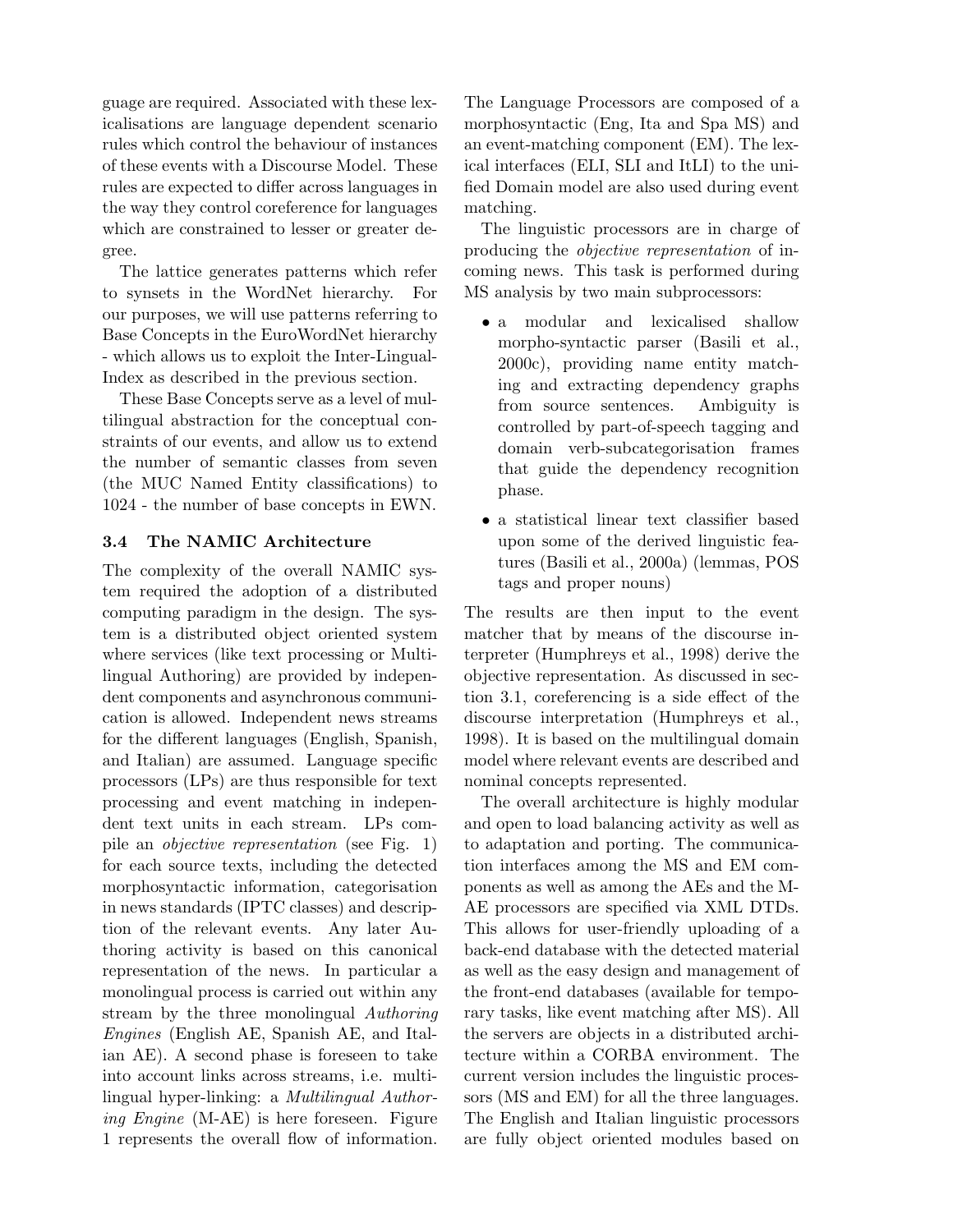

Figure 1: Namic Architecture

Java. They integrate libraries written in C, C++, Prolog, and Perl for specific functionalities (e.g. parsing) running under a Windows NT platform. The Spanish linguistic processor shares the discourse interpreter and the text classifier with the other modules, while the morpho syntactic component is currently a Unix server based on Perl. The use of a distributed architecture under CORBA allowed a flexible solution to its integration into the overall architecture. The servers can be instantiated in multiple copies throughout the network if the amount of required computation exceeds the capability of a current configuration. As the workload of a news stream is not easily predictable, distribution and dynamic load balancing is the only realistic approach.

#### 4 Discussion and Future Work

The above sections have provided the outline of a general NLP-based approach to automatic authoring. The emphasis given to traditional capabilities of Information Extraction depends on the relevance of news content in the target Web service scenarios as well as on their inherent multilinguality. The better is the generalisation provided by the IE component, the higher is the independence from the text source language. As a result, IE is here seen as a natural approach to crosslingual hypertextual authoring. Other works in this area make extensive use of traditional IR techniques (e.g. full text search) or rely on already traced (i.e. manually coded) hyperlinks (e.g. (Chakrabarti et al., 1998; Kleinberg, 1999)). The suggested NAMIC architecture exploits linguistic capabilities for deriving entirely original (ex novo) resources, over dynamic, previously unreleased, streams of information.

The result is a large-scale multilingual NLP application capitalising existing methods and resources within an advanced software engineering process. The use of a distributed Java/CORBA architecture makes the system very attractive for its scalability and adaptivity. It results in a very complex (but realistic) NLP architecture. Its organisation (lexical interfaces with respect to the multilingual ontology) makes it very well suited for customisation and porting to large domains. Although the current version is a prototype, it realises the complete set of core functionalities, including the main IE steps and the distributed Java/CORBA layer.

It is worth noticing that a set of extensions are made viable within the proposed architecture. A first line is the extension of the available multilingual lexical knowledge. The Dis